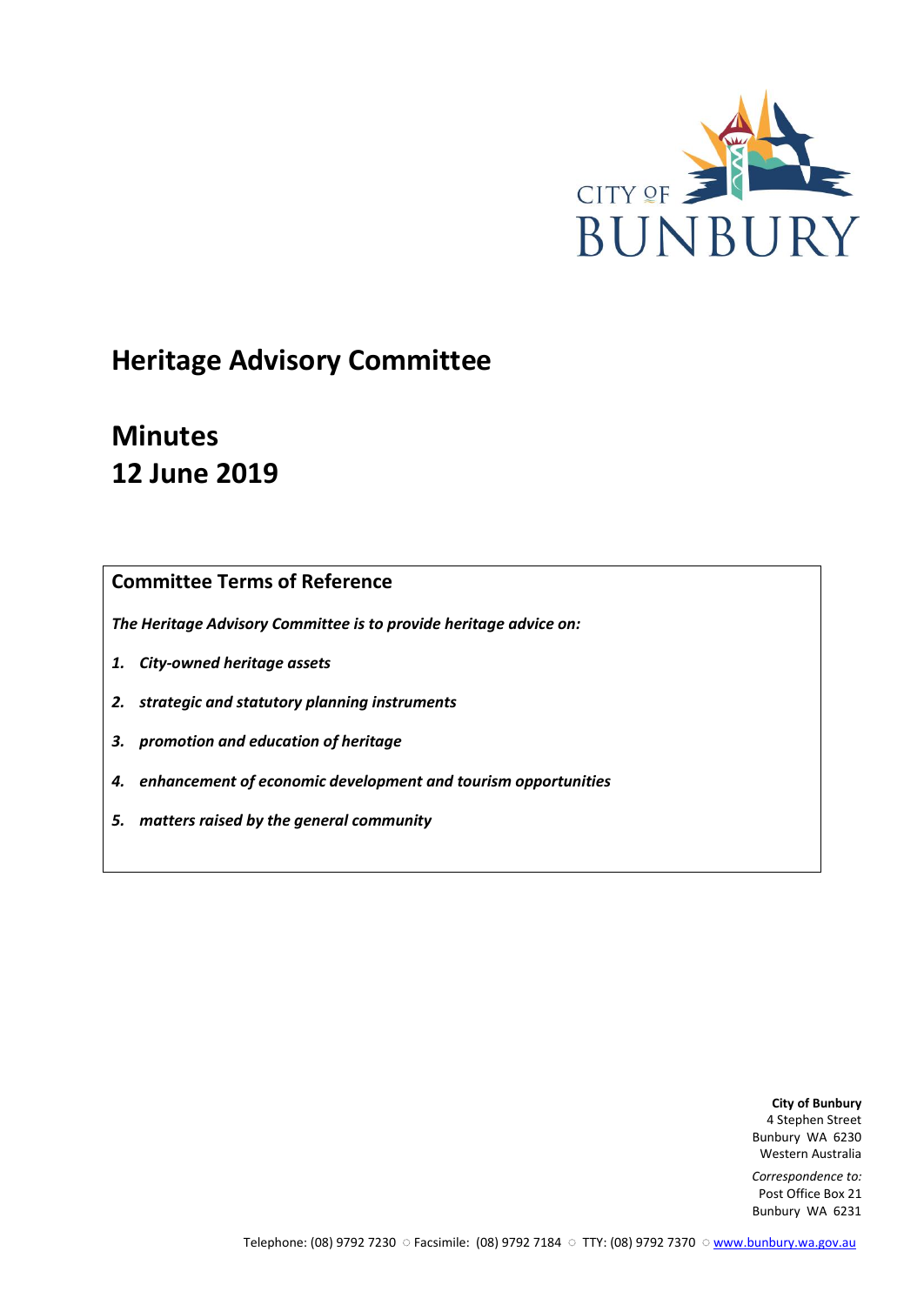

# **Heritage Advisory Committee**

# **Minutes**

**12 June 2019**

Members of the public to note that recommendations made by this committee are not final and will be subject to adoption (or otherwise) at a future meeting of the Bunbury City Council.

*Committee Members:*

| <b>Member Name</b>   | <b>Representing</b> |
|----------------------|---------------------|
| Cr Brendan Kelly     | City of Bunbury     |
| Cr Tresslyn Smith    | City of Bunbury     |
| Mrs Del Ambrosius    | Community           |
| Mr Bernhard Bischoff | Community           |
| Mr Morris Johnston   | Community           |
| Mr Kent Lyon         | Community           |
| Mr Raymond Parks     | Community           |
| Mr Peter Suckling    | Community           |

# *Support Staff:*

| <b>Name</b>    | <b>Title</b>                          |
|----------------|---------------------------------------|
| Ms Lacey Brown | Strategic Planning Officer (Heritage) |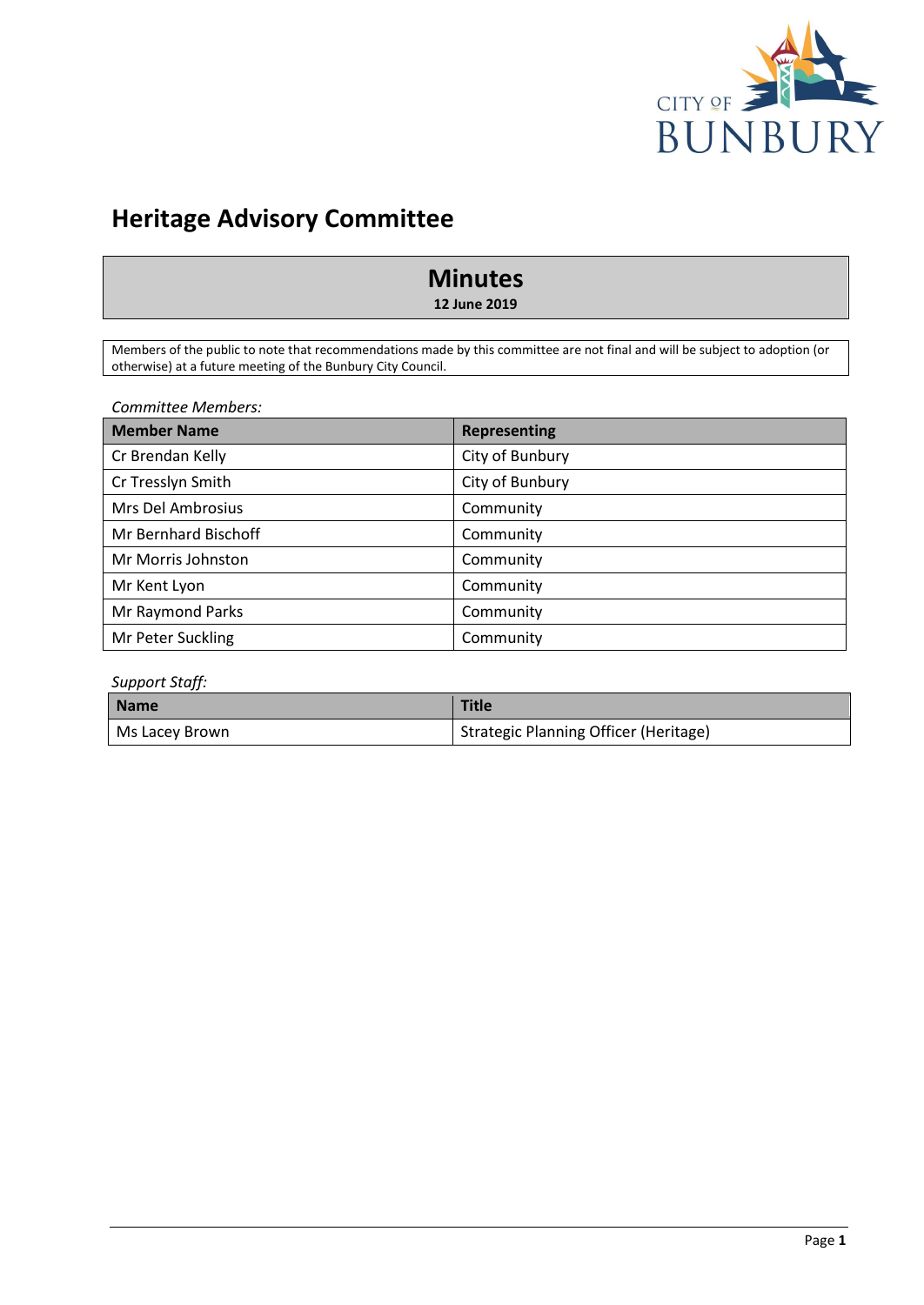# **Table of Contents**

|     | Item No | Subject                                                                            | Page No |
|-----|---------|------------------------------------------------------------------------------------|---------|
| 1.  |         |                                                                                    |         |
| 2.  |         |                                                                                    |         |
| 3.  |         |                                                                                    |         |
| 4.  |         |                                                                                    |         |
|     | 4.1     |                                                                                    |         |
|     | 4.2     |                                                                                    |         |
| 5.  |         |                                                                                    |         |
| 6.  |         |                                                                                    |         |
| 7.  |         |                                                                                    |         |
| 8.  |         |                                                                                    |         |
|     | 8.1     |                                                                                    |         |
|     | 8.2     |                                                                                    |         |
|     | 8.3     |                                                                                    |         |
| 9.  |         |                                                                                    |         |
| 10. |         |                                                                                    |         |
|     | 10.1    |                                                                                    |         |
|     | 10.2    | Conservation Management Plan - Bunbury Council Chambers and Centenary Gardens (was |         |
|     | 10.3    |                                                                                    |         |
|     |         |                                                                                    |         |
|     |         |                                                                                    |         |
|     | 12.1    |                                                                                    |         |
|     | 12.2    |                                                                                    |         |
| 13. |         |                                                                                    |         |
| 14. |         |                                                                                    |         |
|     |         |                                                                                    |         |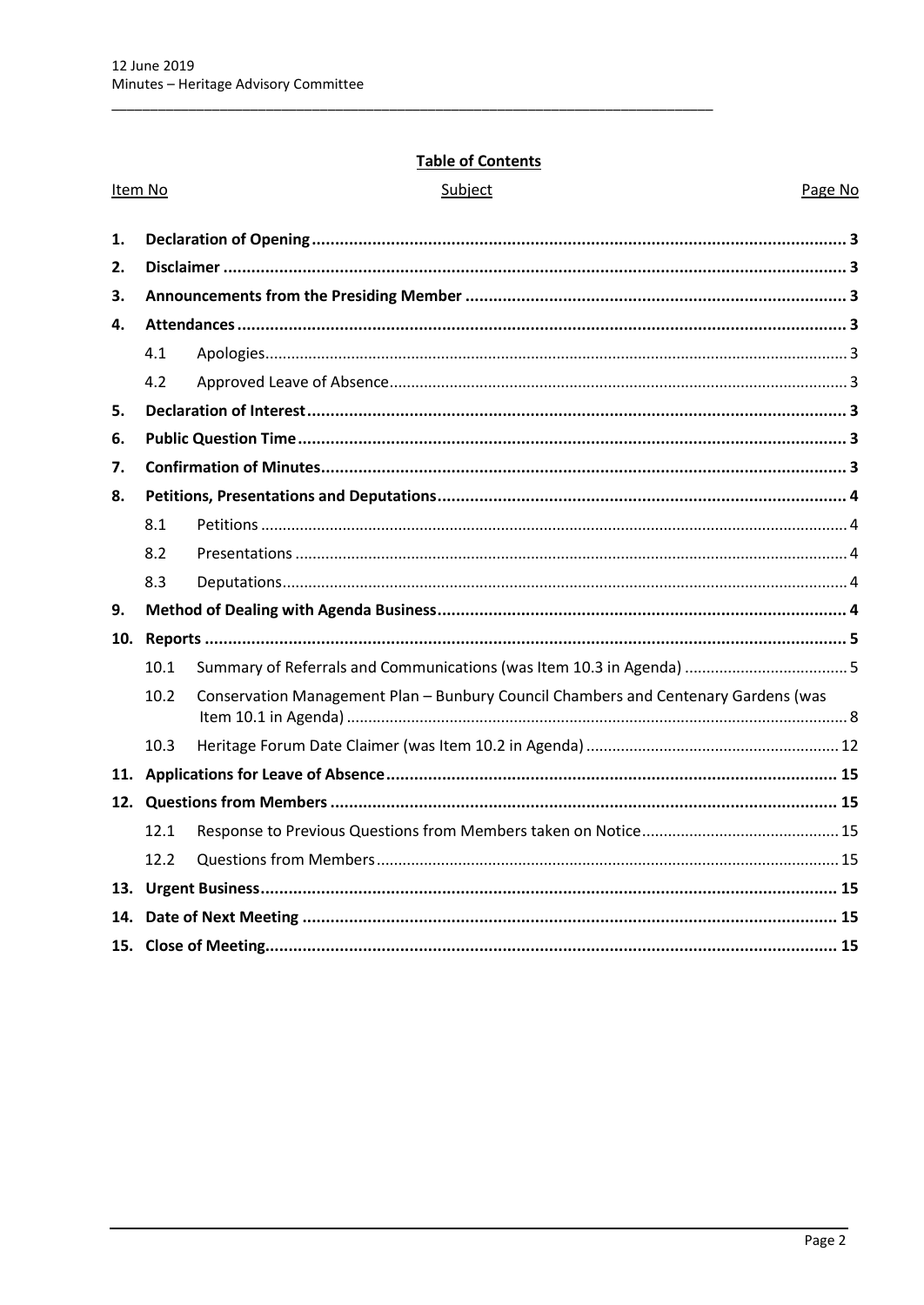# <span id="page-3-0"></span>**1. Declaration of Opening**

The presiding member declared the meeting open at 4.01pm.

\_\_\_\_\_\_\_\_\_\_\_\_\_\_\_\_\_\_\_\_\_\_\_\_\_\_\_\_\_\_\_\_\_\_\_\_\_\_\_\_\_\_\_\_\_\_\_\_\_\_\_\_\_\_\_\_\_\_\_\_\_\_\_\_\_\_\_\_\_\_\_\_\_\_\_\_\_\_

# <span id="page-3-1"></span>**2. Disclaimer**

Not applicable to this committee.

# <span id="page-3-2"></span>**3. Announcements from the Presiding Member**

The Presiding Member brought to the attention of the HAC that a play written and directed by award winning playwright/actor Noel O'Neill , "The Trials of John Boyle O'Reilly" Will be performed at Bunbury Museum and Heritage Centre, Friday 28 June 2019 6pm – 7.30pm.

# <span id="page-3-4"></span><span id="page-3-3"></span>**4. Attendances**

# **4.1 Apologies**

- Mr Kent Lyon on leave
- Mr Morris Johnson

# <span id="page-3-5"></span>**4.2 Approved Leave of Absence**

Not applicable

# <span id="page-3-6"></span>**5. Declaration of Interest**

IMPORTANT: Committee members to complete a "Disclosure of Interest" form for each item on the agenda in which they wish to disclose a financial/proximity/impartiality interest. They should give the form to the Presiding Member before the meeting commences. After the meeting, the form is to be forwarded to the Administration Services Section for inclusion in the Corporate Financial Disclosures Register.

 Mr Peter Suckling declared an impartiality interest in Item 10.1 and Item 10.3 (Items 2, 9 and 13)

# <span id="page-3-7"></span>**6. Public Question Time**

Not applicable

# <span id="page-3-8"></span>**7. Confirmation of Minutes**

| <b>Committee Decision:</b> | <b>Moved: Mr Suckling</b> | <b>Seconded: Mrs Ambrosius</b> |
|----------------------------|---------------------------|--------------------------------|
|----------------------------|---------------------------|--------------------------------|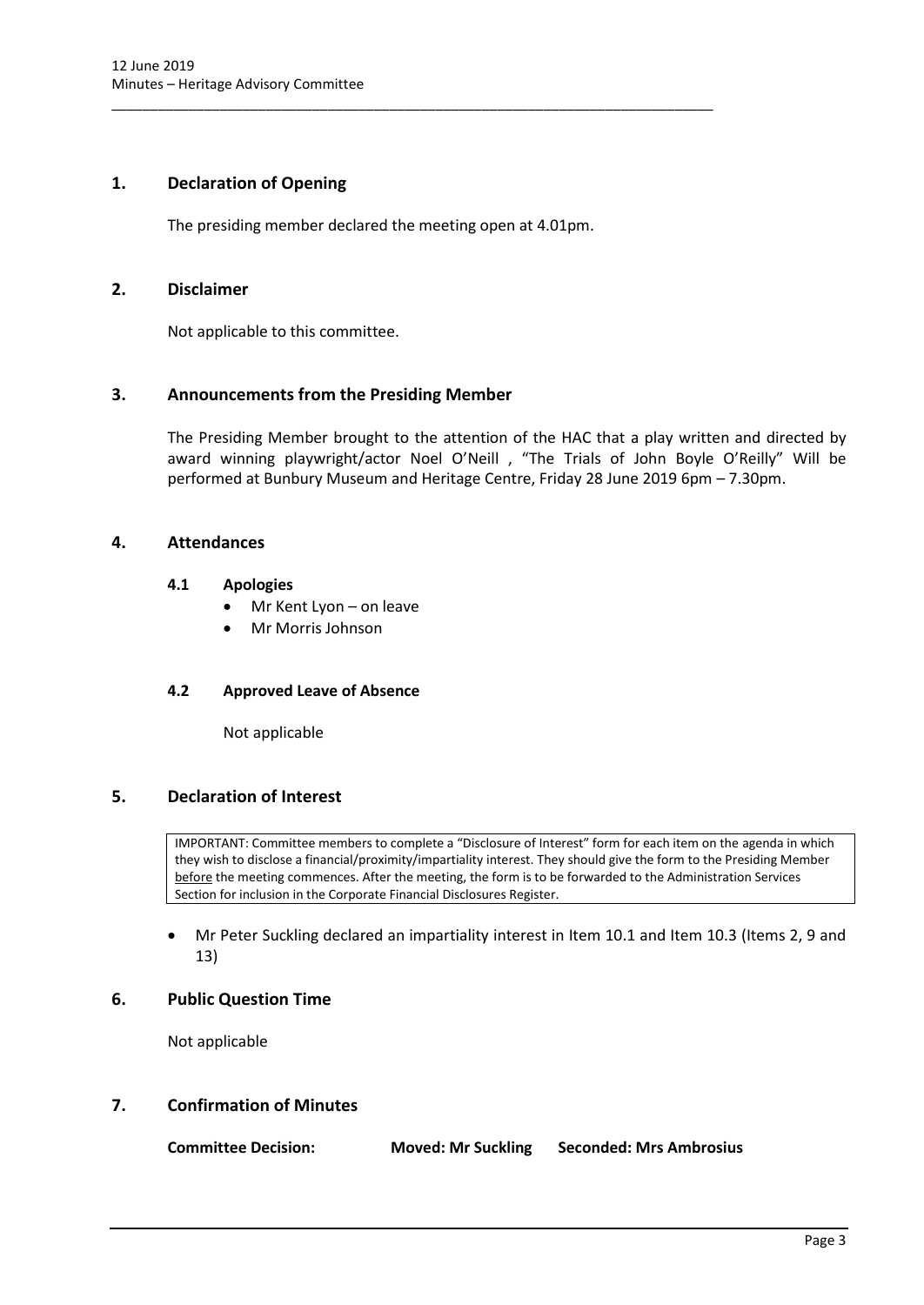The minutes of the Heritage Advisory Committee Meeting held on 10 April 2019, are confirmed as a true and accurate record.

\_\_\_\_\_\_\_\_\_\_\_\_\_\_\_\_\_\_\_\_\_\_\_\_\_\_\_\_\_\_\_\_\_\_\_\_\_\_\_\_\_\_\_\_\_\_\_\_\_\_\_\_\_\_\_\_\_\_\_\_\_\_\_\_\_\_\_\_\_\_\_\_\_\_\_\_\_\_

# **CARRIED UNANIMOUSLY**

# <span id="page-4-1"></span><span id="page-4-0"></span>**8. Petitions, Presentations and Deputations**

**8.1 Petitions**

Nil

# <span id="page-4-2"></span>**8.2 Presentations**

Nil

# <span id="page-4-3"></span>**8.3 Deputations**

Nil

# <span id="page-4-4"></span>**9. Method of Dealing with Agenda Business**

Item 10.3 was moved up the agenda to be the first item dealt with.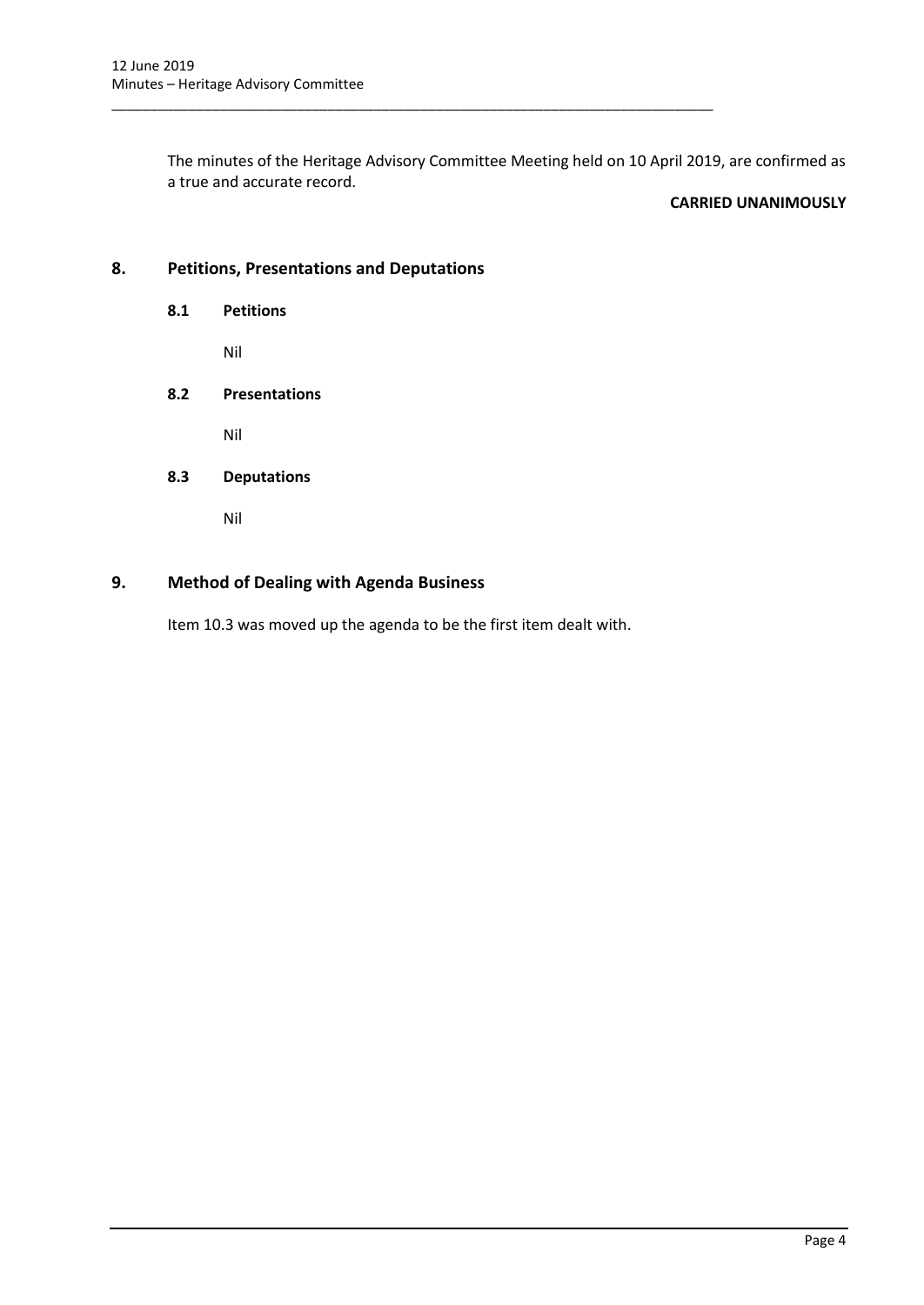# <span id="page-5-0"></span>**10. Reports**

# <span id="page-5-1"></span>**10.1 Summary of Referrals and Communications (was Item 10.3 in Agenda)**

\_\_\_\_\_\_\_\_\_\_\_\_\_\_\_\_\_\_\_\_\_\_\_\_\_\_\_\_\_\_\_\_\_\_\_\_\_\_\_\_\_\_\_\_\_\_\_\_\_\_\_\_\_\_\_\_\_\_\_\_\_\_\_\_\_\_\_\_\_\_\_\_\_\_\_\_\_\_

| <b>File Ref:</b>            | A03335                                                           |                                                    |                             |  |
|-----------------------------|------------------------------------------------------------------|----------------------------------------------------|-----------------------------|--|
| <b>Applicant/Proponent:</b> | Heritage Advisory Committee                                      |                                                    |                             |  |
| <b>Responsible Officer:</b> |                                                                  | Lacey Brown, Strategic Planning Officer (Heritage) |                             |  |
| <b>Responsible Manager:</b> | Thor Farnworth, Manager Sustainability, Planning and Development |                                                    |                             |  |
| <b>Executive:</b>           | Gary Barbour, Director Planning and Development Services         |                                                    |                             |  |
| <b>Authority/Discretion</b> | Advocacy                                                         |                                                    | Review                      |  |
|                             | Executive/Strategic                                              |                                                    | Quasi-Judicial              |  |
|                             | Legislative                                                      | $\boxtimes$                                        | <b>Information Purposes</b> |  |
|                             |                                                                  |                                                    |                             |  |
| <b>Attachments:</b>         | Nil                                                              |                                                    |                             |  |

#### **Summary**

The Heritage Advisor and Strategic Planning Officer (Heritage) have provided details to the Heritage Advisory Committee on recent development application referrals, discussions and events since the last Committee meeting.

#### **Executive Recommendation**

That the Heritage Advisory Committee note the summary of referrals and communications as detailed in the Officer Comments.

# **Strategic Relevance**

- Theme 1: Our community and culture
- Goal: A safe, healthy and cohesive community, with a rich cultural life, and supportive social environment.
- Objective 1.4 Arts, culture, heritage and events that enrich our understanding and enjoyment of life, celebrate our identity and bring the community together.

# **Regional Impact Statement**

Not applicable.

#### **Background**

The Heritage Advisory Committee (HAC) is advised of recent development applications, decisions, policy, enquiries and/or events to assist in the awareness and promotion of heritage development and education in Bunbury. This provides a transparent approach for the wider community and is consistent with the terms of reference for the HAC.

# **Legislative/Council Policy Compliance**

The following statutory planning instruments of the State Planning Framework and Local Planning Framework are applicable to the assessment of development applications and heritage advice: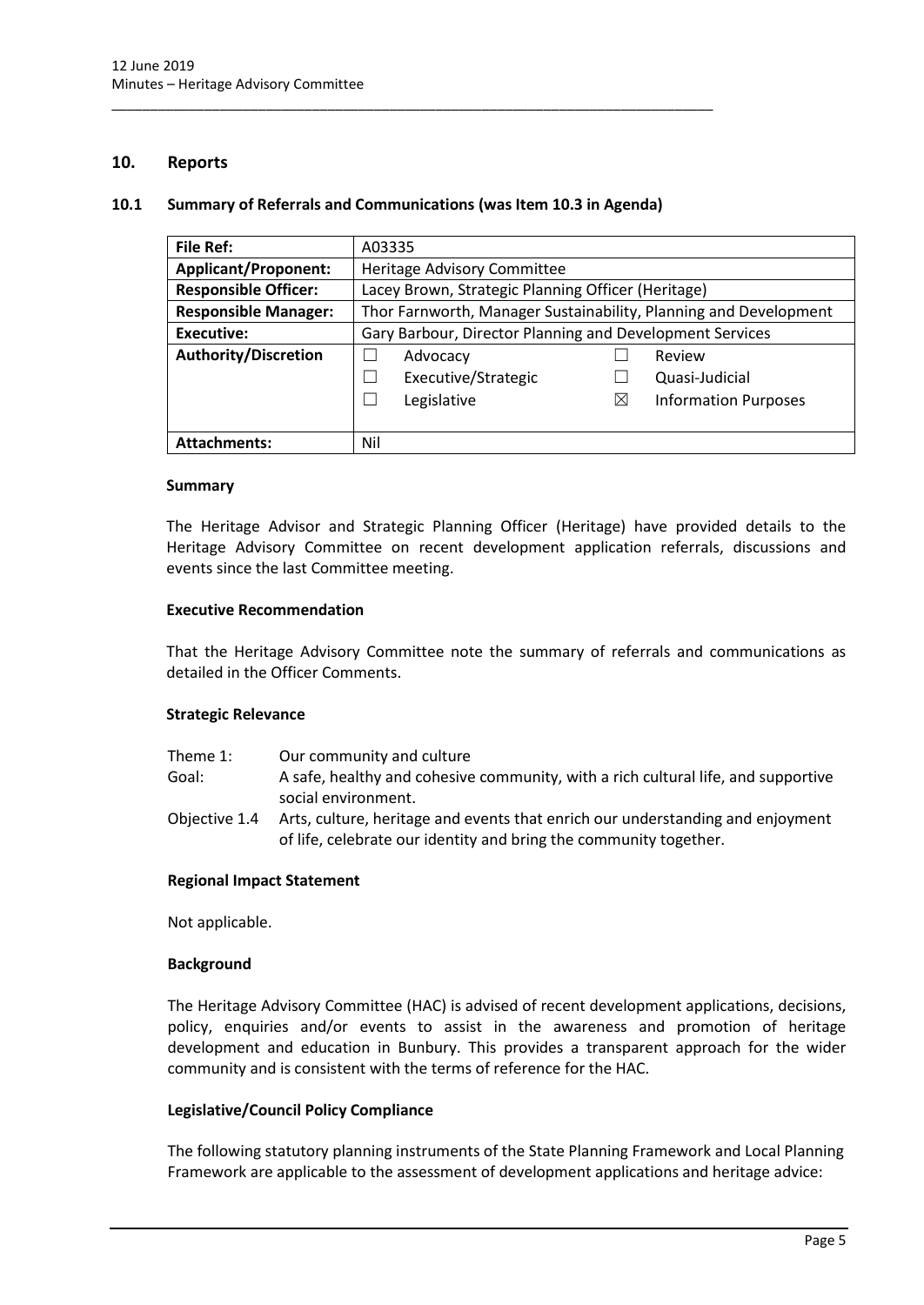- The Burra Charter
- *Heritage of Western Australia Act 1990*
- *Planning and Development Act 2005*
- *Planning and Development (Local Planning Schemes) Regulations 2015*

\_\_\_\_\_\_\_\_\_\_\_\_\_\_\_\_\_\_\_\_\_\_\_\_\_\_\_\_\_\_\_\_\_\_\_\_\_\_\_\_\_\_\_\_\_\_\_\_\_\_\_\_\_\_\_\_\_\_\_\_\_\_\_\_\_\_\_\_\_\_\_\_\_\_\_\_\_\_

- Relevant Local Planning Policies for Heritage
- State Planning Policy 3.5 Historic Heritage Conservation

# **Officer Comments**

The referral and communications list is as follows:

| $\mathbf 1$    | Subdivision - #50 Beach Road - awaiting WAPC decision                                 |  |
|----------------|---------------------------------------------------------------------------------------|--|
| $\mathcal{P}$  | #7 Park Street -discussion with insurance builder regarding rebuild after fire damage |  |
| 3              | #16 Edward Street - preliminary discussion and site inspection for proposal           |  |
| 4              | #153 Stirling Street - revised fencing design                                         |  |
| 5              | The Reef Hotel (fmr)                                                                  |  |
| 6              | The Rose Hotel                                                                        |  |
| $\overline{7}$ | The Parade Hotel                                                                      |  |
| 8              | CMP Bunbury Council Chambers - 1979 onwards revisited                                 |  |
| 9              | St Mark's - discussion with Churchwarden and Priest regarding DA, funding and future  |  |
|                | working bees. Scott Family contribution towards works at graveyard from reunion event |  |
| 10             | BRAG - discussions on access ramp, internal door alteration and signage               |  |
| 11             | Interpretation Plan Scope for SSAC                                                    |  |
| 12             | DPLH visit for advice on heritage places (The Rose, St Mark's)                        |  |
| 13             | Heritage Act 2018 and Regulation information session by DPLH                          |  |

# **Analysis of Financial and Budget Implications**

Not applicable.

# **Community Consultation**

Not applicable.

# **Councillor/Officer Consultation**

Councillor members were consulted through the Heritage Advisory Committee.

# **Applicant Consultation**

Not applicable.

# **Timeline: Council Decision Implementation**

Not applicable.

# **Outcome of Meeting**

Matthew Young (Team Leader Development Assessment and Compliance) provided an update on (10) BRAG. There was strong agreement amongst HAC members that the proposed ramp was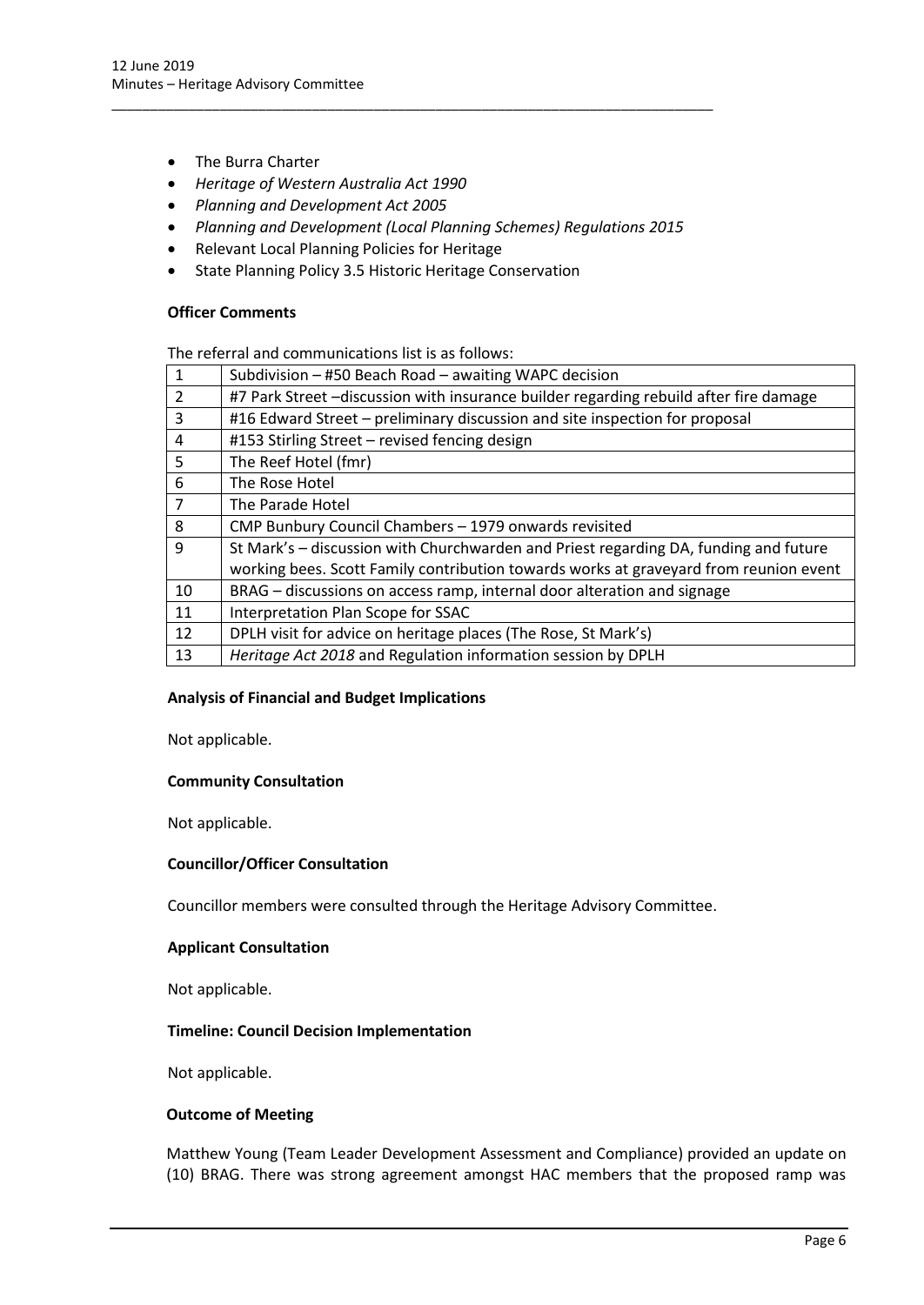inappropriate. People should be directed to the existing ramp to minimise internal alterations. Concerns with reception being located at rear of building and/or in current officer space. Issue of no loss of gallery space should be reconfirmed.

\_\_\_\_\_\_\_\_\_\_\_\_\_\_\_\_\_\_\_\_\_\_\_\_\_\_\_\_\_\_\_\_\_\_\_\_\_\_\_\_\_\_\_\_\_\_\_\_\_\_\_\_\_\_\_\_\_\_\_\_\_\_\_\_\_\_\_\_\_\_\_\_\_\_\_\_\_\_

Strategic Planning Advisor (Heritage) confirmed that members would be updated on WAPC decision for (1) #50 Beach Road.

The recommendation was moved by Mr Suckling and seconded by Mrs Ambrosius and was carried unanimously.

**Committee Decision:**

**That the Heritage Advisory Committee note the summary of referrals and communications as detailed in the Officer Comments.**

CARRIED 6 Votes "For" / Nil votes "against"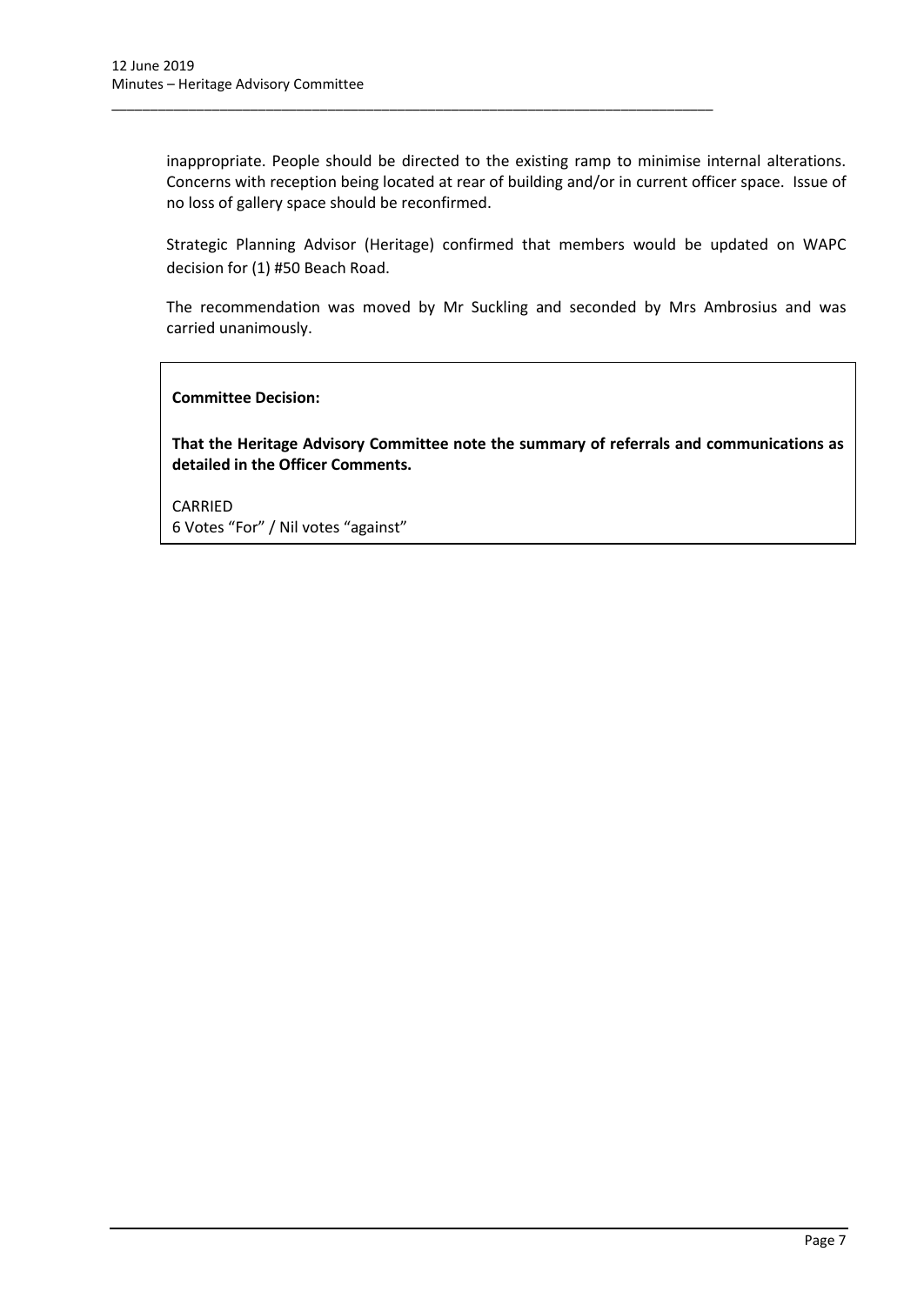# <span id="page-8-0"></span>**10.2 Conservation Management Plan – Bunbury Council Chambers and Centenary Gardens (was Item 10.1 in Agenda)**

\_\_\_\_\_\_\_\_\_\_\_\_\_\_\_\_\_\_\_\_\_\_\_\_\_\_\_\_\_\_\_\_\_\_\_\_\_\_\_\_\_\_\_\_\_\_\_\_\_\_\_\_\_\_\_\_\_\_\_\_\_\_\_\_\_\_\_\_\_\_\_\_\_\_\_\_\_\_

| <b>File Ref:</b>            | A03335                                                           |                                                    |                             |  |
|-----------------------------|------------------------------------------------------------------|----------------------------------------------------|-----------------------------|--|
| <b>Applicant/Proponent:</b> | Internal Report                                                  |                                                    |                             |  |
| <b>Responsible Officer:</b> |                                                                  | Lacey Brown, Strategic Planning Officer (Heritage) |                             |  |
| <b>Responsible Manager:</b> | Thor Farnworth, Manager Sustainability, Planning and Development |                                                    |                             |  |
| Executive:                  | Gary Barbour, Director Planning and Development Services         |                                                    |                             |  |
| Authority/Discretion        | Advocacy                                                         | $\boxtimes$                                        | Review                      |  |
|                             | ⊠<br>Executive/Strategic                                         |                                                    | Quasi-Judicial              |  |
|                             | Legislative                                                      |                                                    | <b>Information Purposes</b> |  |
|                             |                                                                  |                                                    |                             |  |
| <b>Attachments:</b>         | Appendix 1 – Conservation Management Plan for the Bunbury        |                                                    |                             |  |
|                             | <b>Council Chambers</b>                                          |                                                    |                             |  |

#### **Summary**

The purpose of this report is to endorse the Conservation Management Plan for the *Bunbury Council Chambers* and Centenary Gardens to provide clear guidance regarding the ongoing conservation and management of the site's heritage values.

#### **Executive Recommendation**

That the Heritage Advisory Committee recommend that Council endorse the Conservation Management Plan for the Bunbury Council Chambers and Centenary Gardens.

# **Strategic Relevance**

| Theme 1<br>Goal                  | Our community and culture<br>A safe, healthy and cohesive community, with a rich cultural life, and<br>supportive social environment.                                                                                                                             |
|----------------------------------|-------------------------------------------------------------------------------------------------------------------------------------------------------------------------------------------------------------------------------------------------------------------|
| Objective 1.4                    | Arts, culture, heritage and events that enrich our understanding and<br>enjoyment of life, celebrate our identity and bring the community<br>together.                                                                                                            |
| Theme 3<br>Goal<br>Objective 3.3 | Our places and spaces<br>A natural and built environment that reflects Bunbury's core values.<br>High-quality urban design, well planned neighbourhoods with housing<br>choice, and appropriate provision for diverse land uses to meet the<br>community's needs. |

# **Regional Impact Statement**

The *Bunbury Council Chambers* and Centenary Gardens is the municipal building for Bunbury and has been an important focus for the community of Bunbury since 1897. The Conservation Management Plan will assist with the long term conservation in a manner commensurate with the inclusion of this place on the State Register of Heritage Places.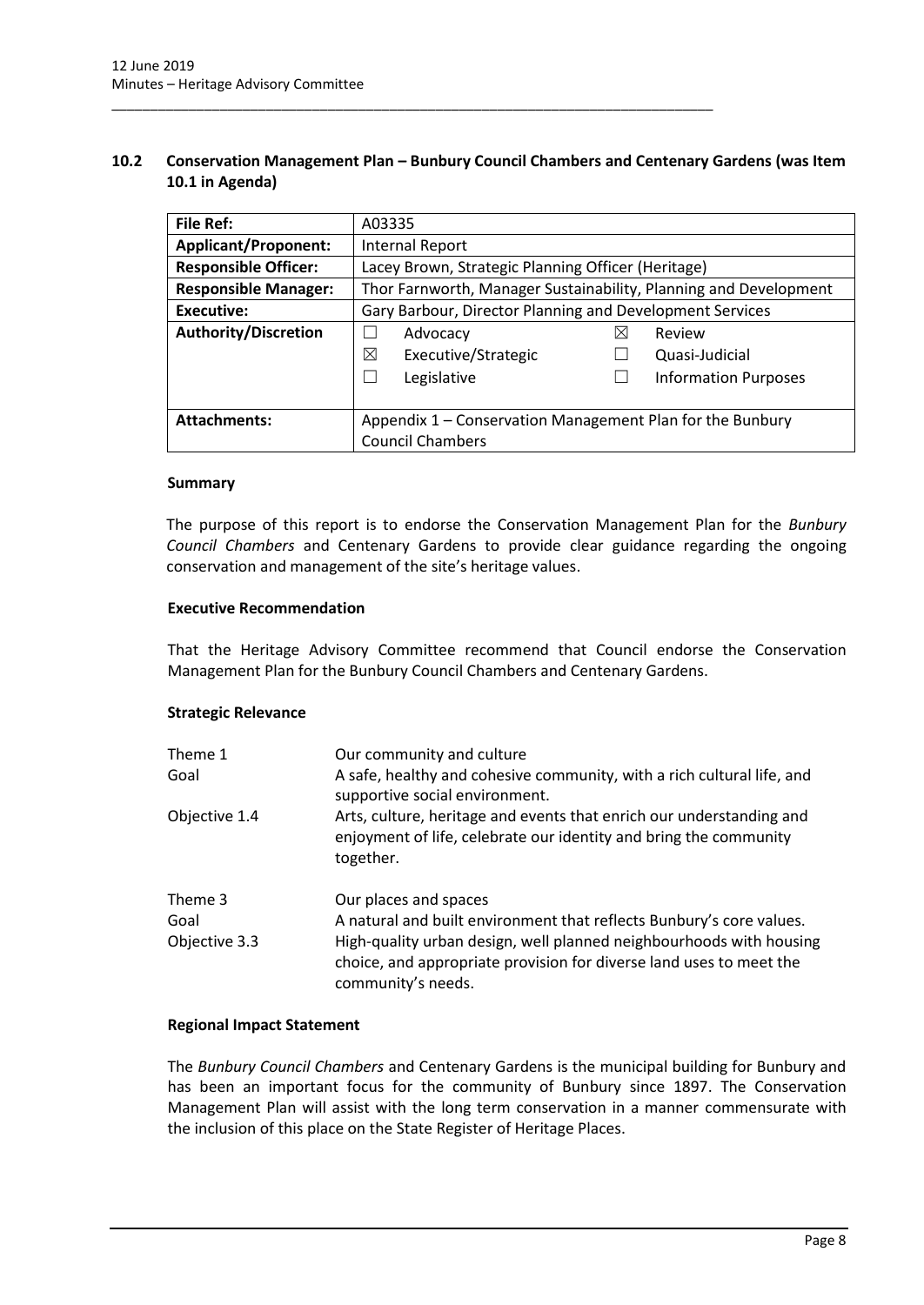# **Background**

The Bunbury Council Chambers were entered in the State Register of Heritage Places on a permanent basis in January 2011, with the following Statement of Significance:

\_\_\_\_\_\_\_\_\_\_\_\_\_\_\_\_\_\_\_\_\_\_\_\_\_\_\_\_\_\_\_\_\_\_\_\_\_\_\_\_\_\_\_\_\_\_\_\_\_\_\_\_\_\_\_\_\_\_\_\_\_\_\_\_\_\_\_\_\_\_\_\_\_\_\_\_\_\_

*Bunbury Council Chambers, a single storey rendered brick building with a corrugated iron parapeted roof, originally designed and built in the Federation Free Classical style in 1897, extended and remodelled in the Inter-War Deco style in 1935-36, has cultural heritage significance for the following reasons:*

*The place is a good example of a council chambers and offices building in the Inter-War Art Deco style and of the design work of prominent architect E.G. Cohen of Eales & Cohen;*

*With its distinctive Art Deco styling and decoration and prominent bays, and its location on a prominent street corner, the place is a landmark in the central area of Bunbury, and an integral part of a precinct of civic and heritage buildings at the southern edge of this area of the city;*

*The history of the place and changes to it since its original construction illustrate the development of key civic facilities in an important regional centre, and the place has been an important focus for the community of Bunbury since 1897;*

*The place is a fine example of a Federation period, regional civic building remodelled and extended in the Inter-War Art Deco style;*

*The Centenary Gardens, commemorating Bunbury's centenary in 1936, are rare in Western Australia; and*

*The first stage of the place was designed by architect P.W. Harrison and was built during the gold boom period when Bunbury was prospering and growing following development of railways and the harbour at the port.*

The Bunbury Council Chambers is currently included on the following lists:

- State Register of Heritage Places
- Local Government Heritage Inventory
- City of Bunbury Heritage List
- National Trust of Australia (WA)
- Art Deco Significant Building Survey

# **Council Policy Compliance**

Bunbury lead by example through the management of these premises in accordance with the Local Planning Policy 6.1: Heritage Conservation and Development. Endorsement of the CMP is consistent with this policy.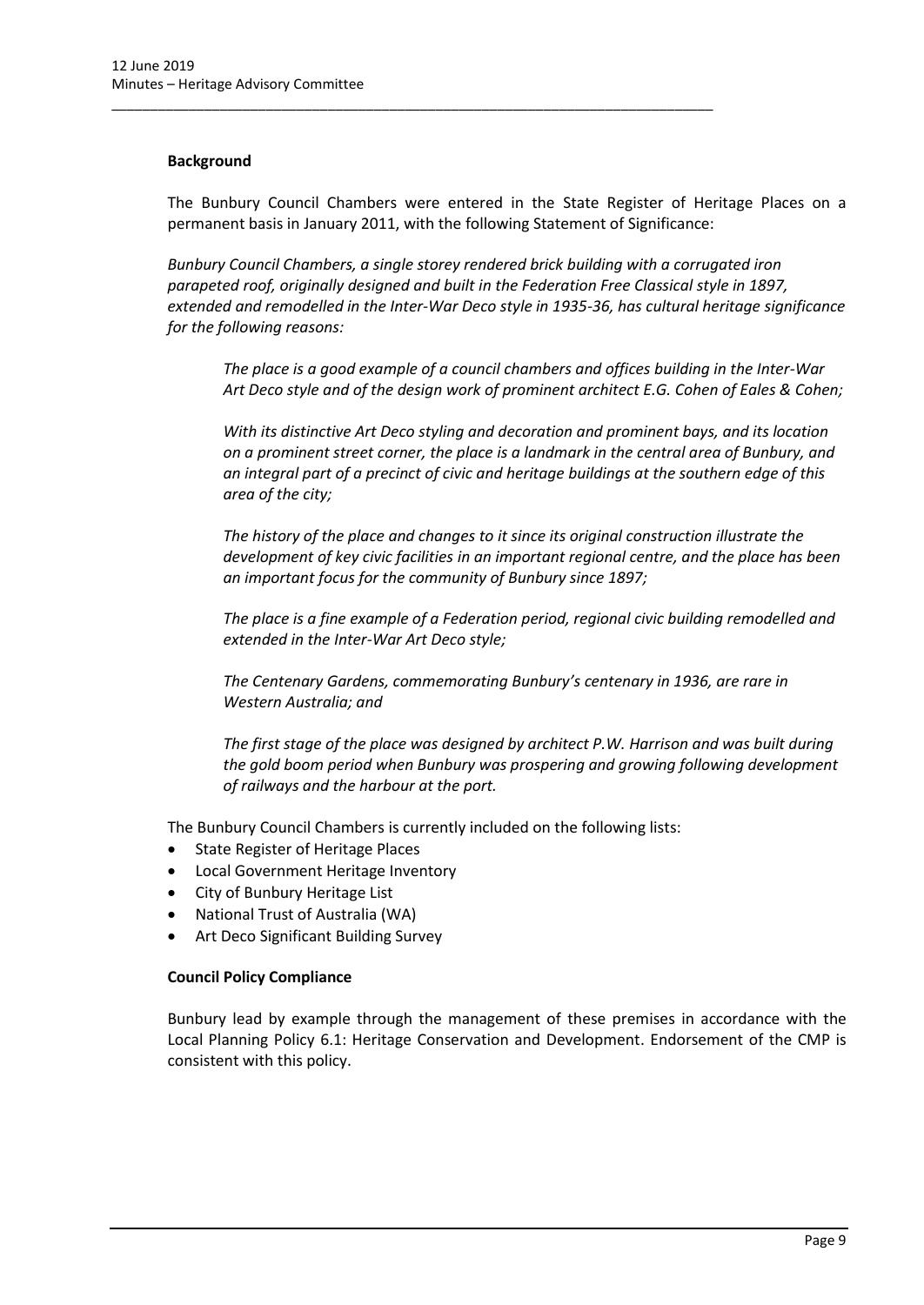# **Legislative Compliance**

The completion of the CMP supports requirements of the Australian International Council on Monuments and Sites (ICOMOS) Burra Charter; *Heritage of Western Australia Act 1990* and the *Planning and Development Act 2005*.

# **Officer Comments**

The CMP, which was prepared in accordance with the Heritage Council of WA's standard brief includes:

- historical and physical evidence relevant to the assessment of the cultural heritage significance of the place;
- assessment of the place's cultural heritage significance;

\_\_\_\_\_\_\_\_\_\_\_\_\_\_\_\_\_\_\_\_\_\_\_\_\_\_\_\_\_\_\_\_\_\_\_\_\_\_\_\_\_\_\_\_\_\_\_\_\_\_\_\_\_\_\_\_\_\_\_\_\_\_\_\_\_\_\_\_\_\_\_\_\_\_\_\_\_\_

- conservation policy recommendations; and
- implementation recommendations.

In essence, it is a property management tool that aims to provide the knowledge and framework necessary to conserve (and where appropriate, interpret) the significance of the place and to manage necessary alterations and works over time. Conservation and maintenance schedules assist in the prioritisation and scope of works recommended.

# **Analysis of Financial and Budget Implications**

Implementation of the recommendations contained within the CMP will have financial implications. It should be noted that the plan contains recommendations and provides a useful property management tool for prioritisation and scheduling of works (resources permitting).

# **Community Consultation**

This report seeks to consult with community members of the Heritage Advisory Committee. Bernhard Bischoff has provided detailed comment to address usage of the building between 1979 and 1992 and to revise some of the historical context.

# **Councillor/Officer Consultation**

This report seeks to consult with Councillor members of the Heritage Advisory Committee. Members of the Development Control Unit were consulted in March 2019.

# **Applicant Consultation**

Not applicable.

# **Timeline: Council Decision Implementation**

The CMP contains a recommended conservation works schedule and maintenance schedule. These are prioritised as short term (1-2 years); medium term (2-5 years); ongoing and annual inspections. This is standard for asset management of a building.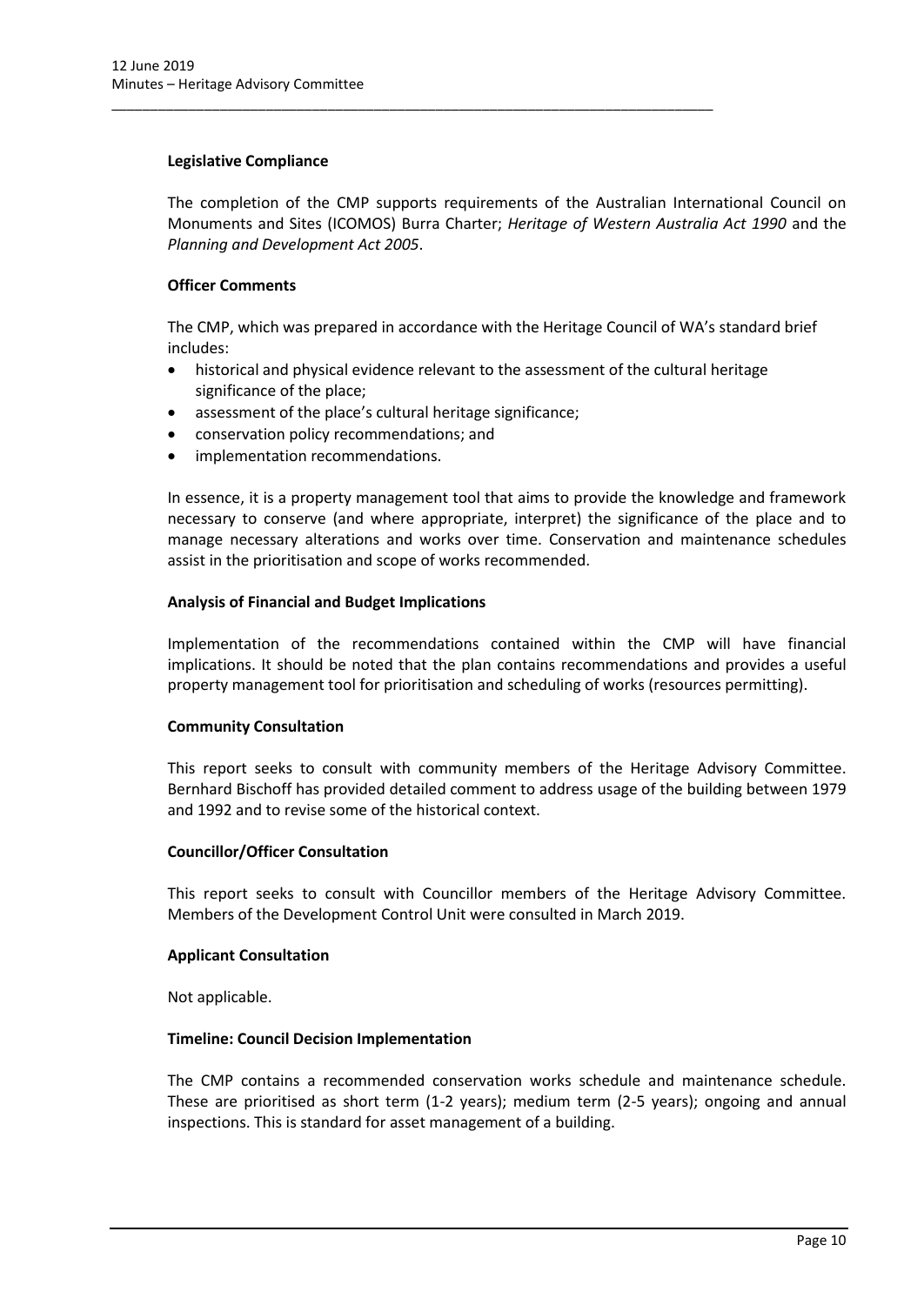# **Outcome of Meeting**

The Presiding Member tabled the minor amendments proposed to the CMP document which were provided to the Heritage Advisory Committee for consideration and included:

*Pg. 8 of CMP:*

| 1979 - 1991   After the Council rescinded the resolution to demolish the Chambers, the Bunbury Arts |
|-----------------------------------------------------------------------------------------------------|
| Council utilised what they called the 'Art Chambers' for exhibitions and performances until         |
| $\pm$ the mid-1980s. The Chambers was then utilised by other agencies until refurbishment.          |

*Pg. 9 of CMP:*

*Second paragraph of 2.2.1 should state March 1803, not May 1803.*

\_\_\_\_\_\_\_\_\_\_\_\_\_\_\_\_\_\_\_\_\_\_\_\_\_\_\_\_\_\_\_\_\_\_\_\_\_\_\_\_\_\_\_\_\_\_\_\_\_\_\_\_\_\_\_\_\_\_\_\_\_\_\_\_\_\_\_\_\_\_\_\_\_\_\_\_\_\_

An amended recommendation was moved by Mr Suckling and seconded by Cr Smith:

That the Heritage Advisory Committee recommend that Council endorse the Conservation Management Plan, with amendments as tabled, for the Bunbury Council Chambers and Centenary Gardens.

**Committee Decision:**

**That the Heritage Advisory Committee recommend that Council endorse the Conservation Management Plan, with amendments as tabled, for the Bunbury Council Chambers and Centenary Gardens.**

CARRIED 6 Votes "For" / Nil votes "against"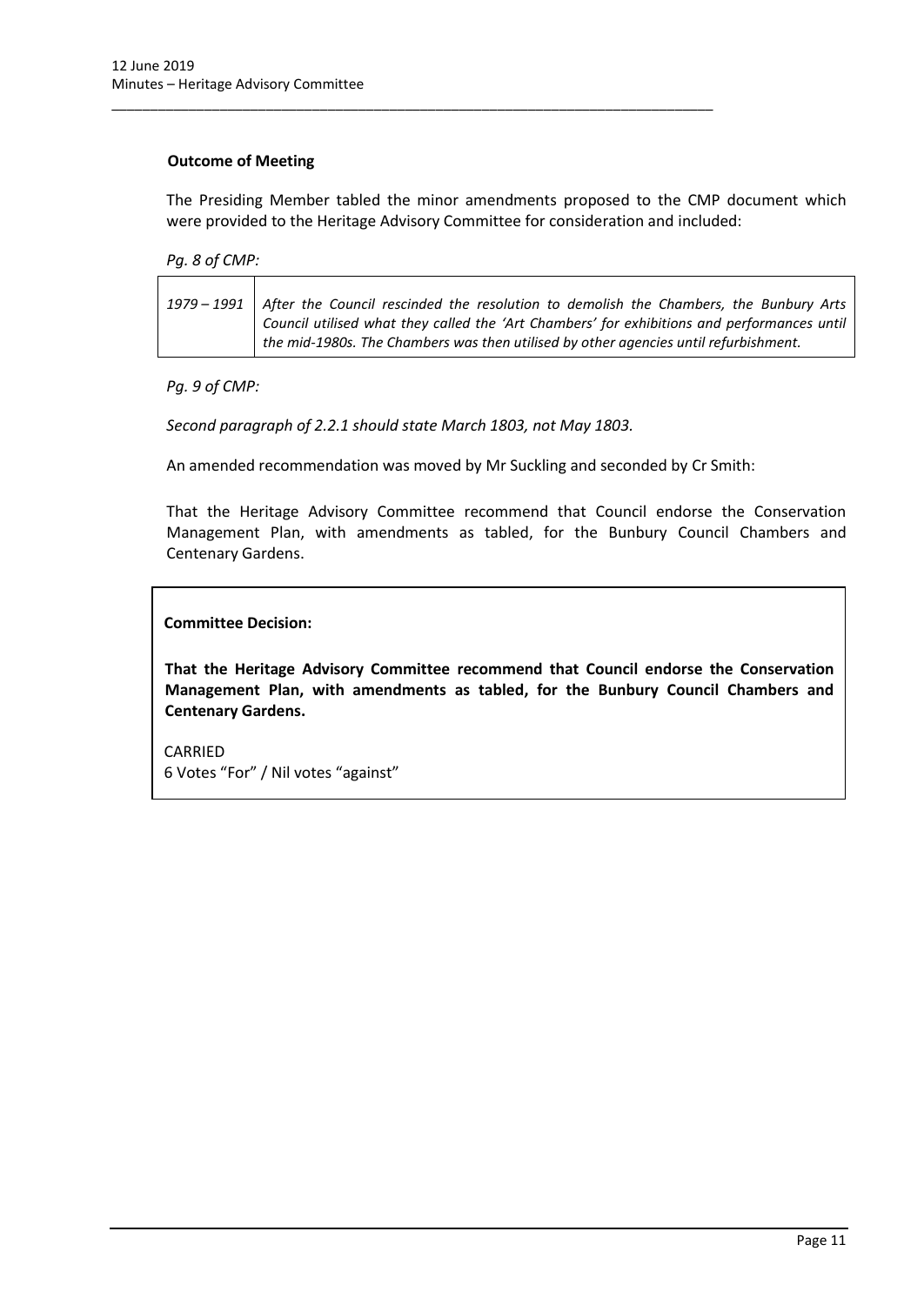# <span id="page-12-0"></span>**10.3 Heritage Forum Date Claimer (was Item 10.2 in Agenda)**

\_\_\_\_\_\_\_\_\_\_\_\_\_\_\_\_\_\_\_\_\_\_\_\_\_\_\_\_\_\_\_\_\_\_\_\_\_\_\_\_\_\_\_\_\_\_\_\_\_\_\_\_\_\_\_\_\_\_\_\_\_\_\_\_\_\_\_\_\_\_\_\_\_\_\_\_\_\_

| <b>File Ref:</b>            | A03335                                                           |                                                    |                             |  |
|-----------------------------|------------------------------------------------------------------|----------------------------------------------------|-----------------------------|--|
| <b>Applicant/Proponent:</b> | <b>Internal Report</b>                                           |                                                    |                             |  |
| <b>Responsible Officer:</b> |                                                                  | Lacey Brown, Strategic Planning Officer (Heritage) |                             |  |
| <b>Responsible Manager:</b> | Thor Farnworth, Manager Sustainability, Planning and Development |                                                    |                             |  |
| <b>Executive:</b>           | Gary Barbour, Director Planning and Development Services         |                                                    |                             |  |
| <b>Authority/Discretion</b> | Advocacy<br>Review                                               |                                                    |                             |  |
|                             | Executive/Strategic                                              |                                                    | Quasi-Judicial              |  |
|                             | Legislative                                                      | $\boxtimes$                                        | <b>Information Purposes</b> |  |
|                             |                                                                  |                                                    |                             |  |
| <b>Attachments:</b>         | Nil                                                              |                                                    |                             |  |

#### **Summary**

The purpose of this report is to advise the Heritage Advisory Committee of the date of the Heritage Forum and the theme of the forum.

# **Executive Recommendation**

That the Heritage Advisory Committee note the date of the Heritage Forum is Friday, 23 August 2019 and the theme will be Bunbury Port.

#### **Strategic Relevance**

| Theme 1: | Our community and culture                                                                                            |
|----------|----------------------------------------------------------------------------------------------------------------------|
| Goal:    | A safe, healthy and cohesive community, with a rich cultural life, and supportive                                    |
|          | social environment.                                                                                                  |
|          | . A single collisted the structure of the content of the collection of the state of the collection of the collection |

Objective 1.4 Arts, culture, heritage and events that enrich our understanding and enjoyment of life, celebrate our identity and bring the community together.

# **Regional Impact Statement**

An annual heritage forum event is aligned with the intent of the City of Bunbury Local Planning Strategy (2018). The strategy states that, "*A community must retain an awareness of and connection with its past in order to maintain a full appreciation of its identity*." As a regional centre, identity is important for Bunbury and the wider Bunbury Geographe Region.

# **Background**

The City of Bunbury hosted an Historians' Forum to bring together local scholars, historians and those with an interest in Bunbury's heritage. The program delivered presentations, as well as panel discussions. The forum was held on 9 August 2018 and was hosted at the Bunbury Museum and Heritage Centre. Invitations to history and heritage stakeholders were sent and approximately 30 people attended the event. This was the first time that the City hosted the event and the response was that it provided a platform for learning, discussion and networking for the various historian groups and individuals in the community.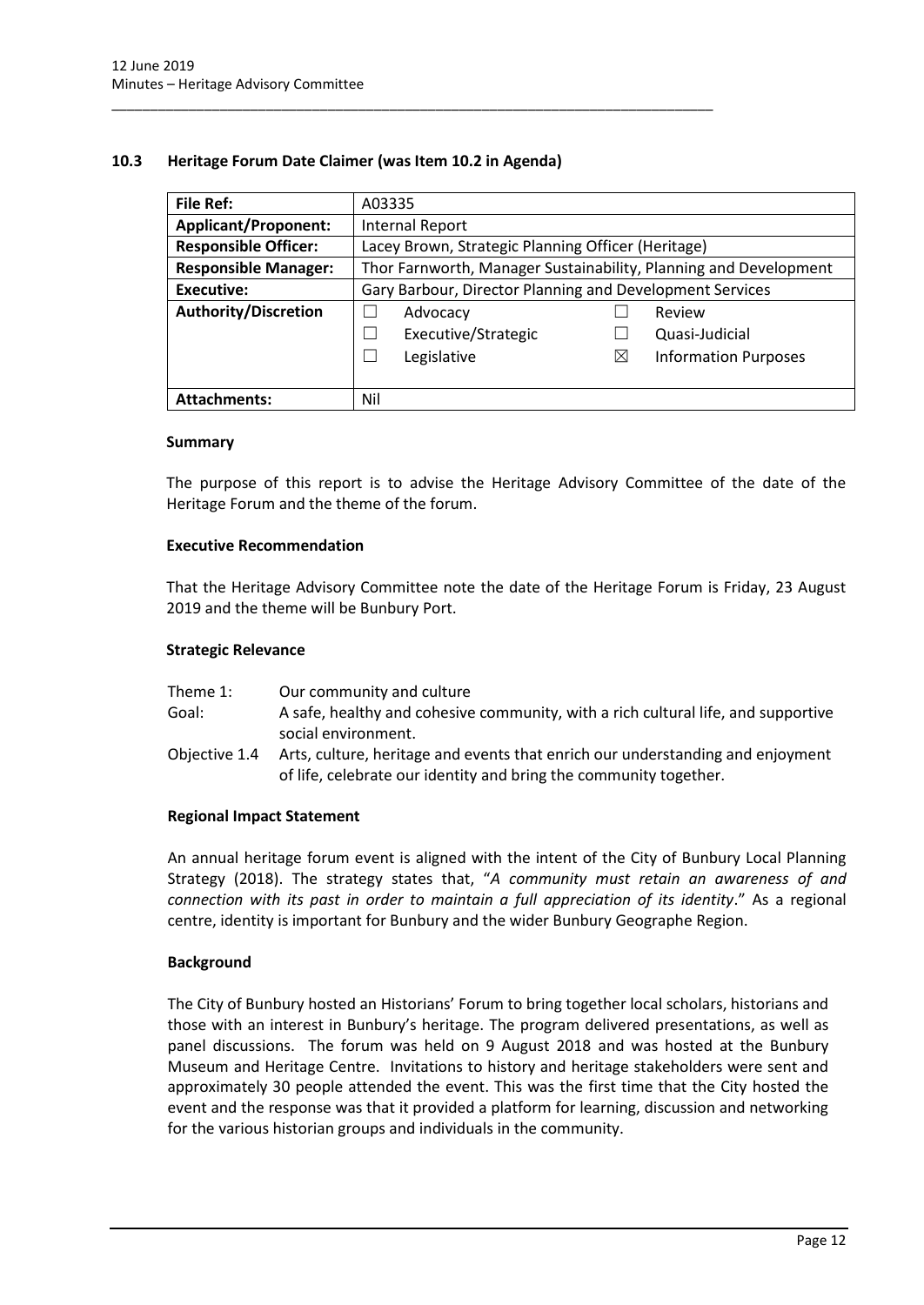Council Decision at Ordinary Meeting of the City of Bunbury Council on 2 April 2019 was that an annual heritage forum be implemented and that a recurring annual budget of \$1000 be allocated towards the implementation.

# **Council Policy Compliance**

Not applicable.

# **Legislative Compliance**

Not applicable.

# **Officer Comments**

Key speakers and the Bunbury Museum and Heritage Centre are available on 23 August 2019. The theme of, "Bunbury Port" is recommended which can open the forum to topics on the Port, jetty, railway, breakwater, lighthouses and workers etc. This theme can appeal to the wider Bunbury community and provide an opportunity for the community to share knowledge and participate in discussion.

# **Analysis of Financial and Budget Implications**

There is \$1000 assigned to the Heritage Forum in the 2019/20 budget.

\_\_\_\_\_\_\_\_\_\_\_\_\_\_\_\_\_\_\_\_\_\_\_\_\_\_\_\_\_\_\_\_\_\_\_\_\_\_\_\_\_\_\_\_\_\_\_\_\_\_\_\_\_\_\_\_\_\_\_\_\_\_\_\_\_\_\_\_\_\_\_\_\_\_\_\_\_\_

# **Community Consultation**

Not applicable.

# **Councillor/Officer Consultation**

Councillor members were consulted through the Heritage Advisory Committee.

# **Applicant Consultation**

Not applicable.

# **Timeline: Council Decision Implementation**

The scope for the forum detailed that an event be held in August 2019 and then be scheduled as part of the Australian Heritage Festival which occurs in April/May each year.

# **Outcome of Meeting**

Discussion on the theme focussed on the Bunbury Port to allow for a range of topics on general commerce and industry ranging from jetties, transport (railway, road etc) breakwater, lighthouses etc. Speakers have been invited and the Museum and Heritage Centre space is booked for 23 August 2019 between 10am and 2pm.

The recommendation was moved by Mr Suckling and seconded by Cr Smith.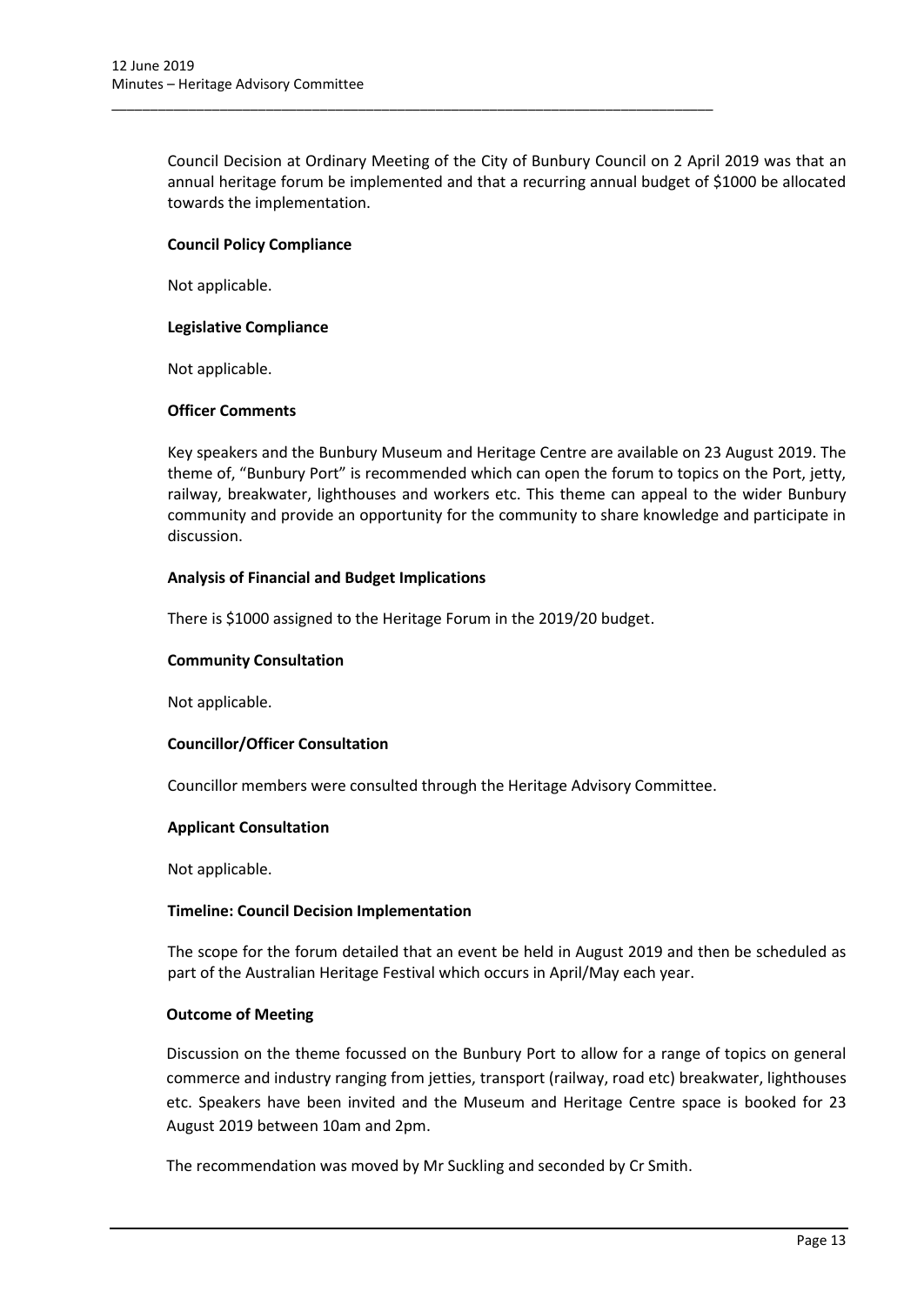# **Committee Decision:**

**That the Heritage Advisory Committee note the date of the Heritage Forum is Friday, 23 August 2019 and the theme will be Bunbury Port.**

\_\_\_\_\_\_\_\_\_\_\_\_\_\_\_\_\_\_\_\_\_\_\_\_\_\_\_\_\_\_\_\_\_\_\_\_\_\_\_\_\_\_\_\_\_\_\_\_\_\_\_\_\_\_\_\_\_\_\_\_\_\_\_\_\_\_\_\_\_\_\_\_\_\_\_\_\_\_

CARRIED 6 Votes "For" / Nil votes "against"